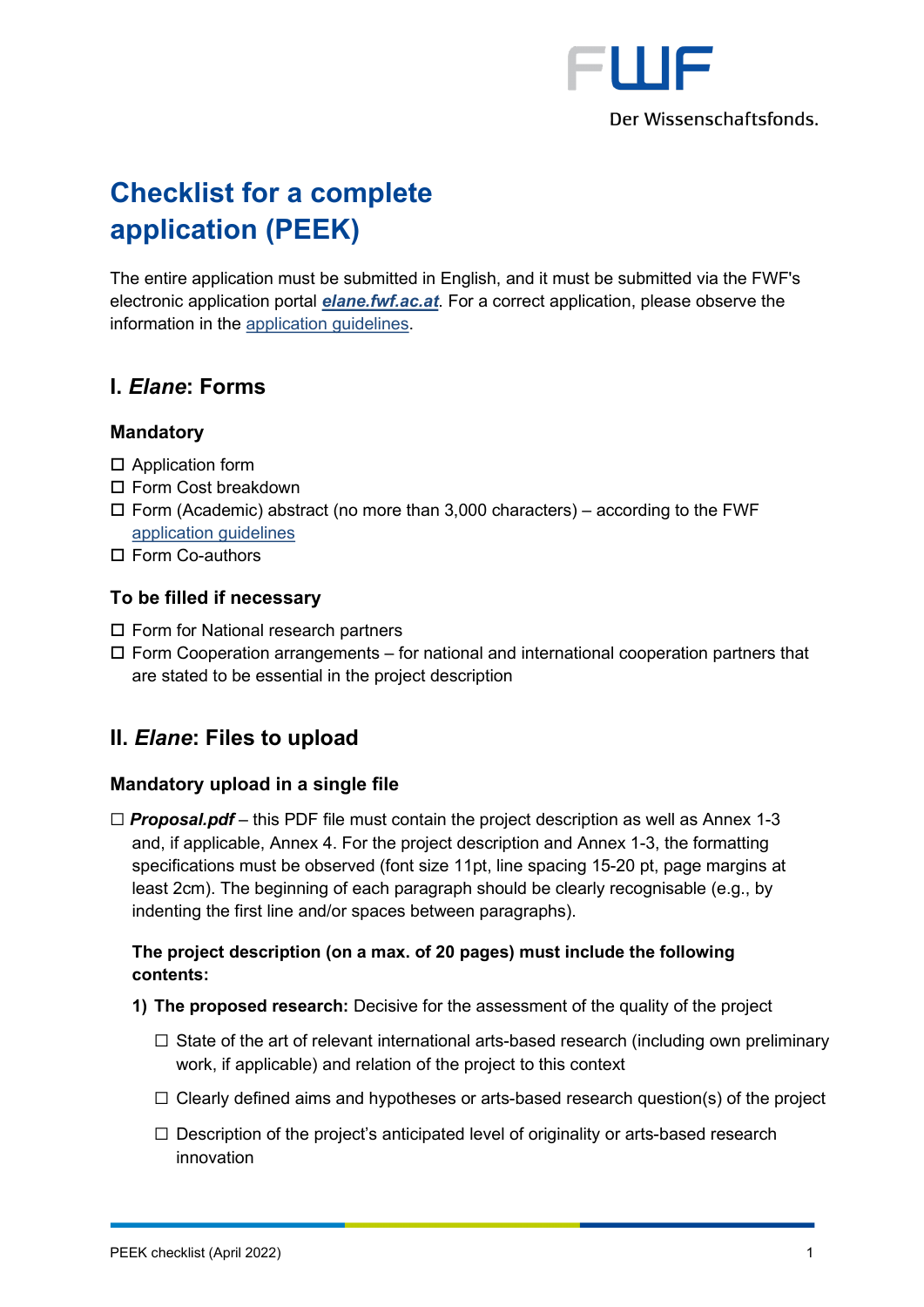

#### ☐ Methods.

- $\Box$  Intended cooperation arrangements (national and/or international) as part of the planned project should be explained. This explanation should specify the people with whom the applicant aims to collaborate, what the subject of the intended cooperation arrangement(s) will be and what they will contribute to the project. All of the national and/or international cooperation arrangements that were stated to be essential in the project description should be listed on the cooperation arrangements form and may be evidenced by a collaboration letter.
- $\Box$  Work plan and timeline
- $\Box$  Artistic, scientific, scholarly, or arts-based research related qualifications of the researchers involved.
- $\Box$  All potential ethical, safety-related, or regulatory aspects of the submitted project and how the applicant plans to deal with them must be described in a separate section. These questions should be addressed briefly in the text even if the applicant believes the project does not raise any ethical issues.
- $\Box$  A separate section must describe what sex-specific and gender-related issues the planned project may potentially give rise to, and how the applicant intends to deal with them. These must be addressed briefly in the text even if the applicant believes the project does not raise any sex-specific and gender-related issues.
- ☐ Annex 1**:** List of works cited in the application on no more than 5 pages
- ☐ Annex 2: **Financial aspects:** The template from the application guidelines (Annex 1) must be used.

The explanations must be presented in a way that is comprehensible to the FWF and the reviewers. Non-transparent information may lead to a reduction in the grant amount. The list and justification of the costs requested must be in accordance with the costs indicated in the *Cost breakdown* form.

 $\Box$  Details on the research institution of the applicant and of national research partners

Description of

- $\Box$  Existing personnel (not financed by the FWF, usually research personnel at the research site(s))
- ☐ Existing infrastructure
- ☐ Information on the funding requested:

Listing and justification for

- ☐ Personnel costs
- ☐ Equipment costs (ab einem Anschaffungswert von EUR 1.500,00 inkl. USt./Stück)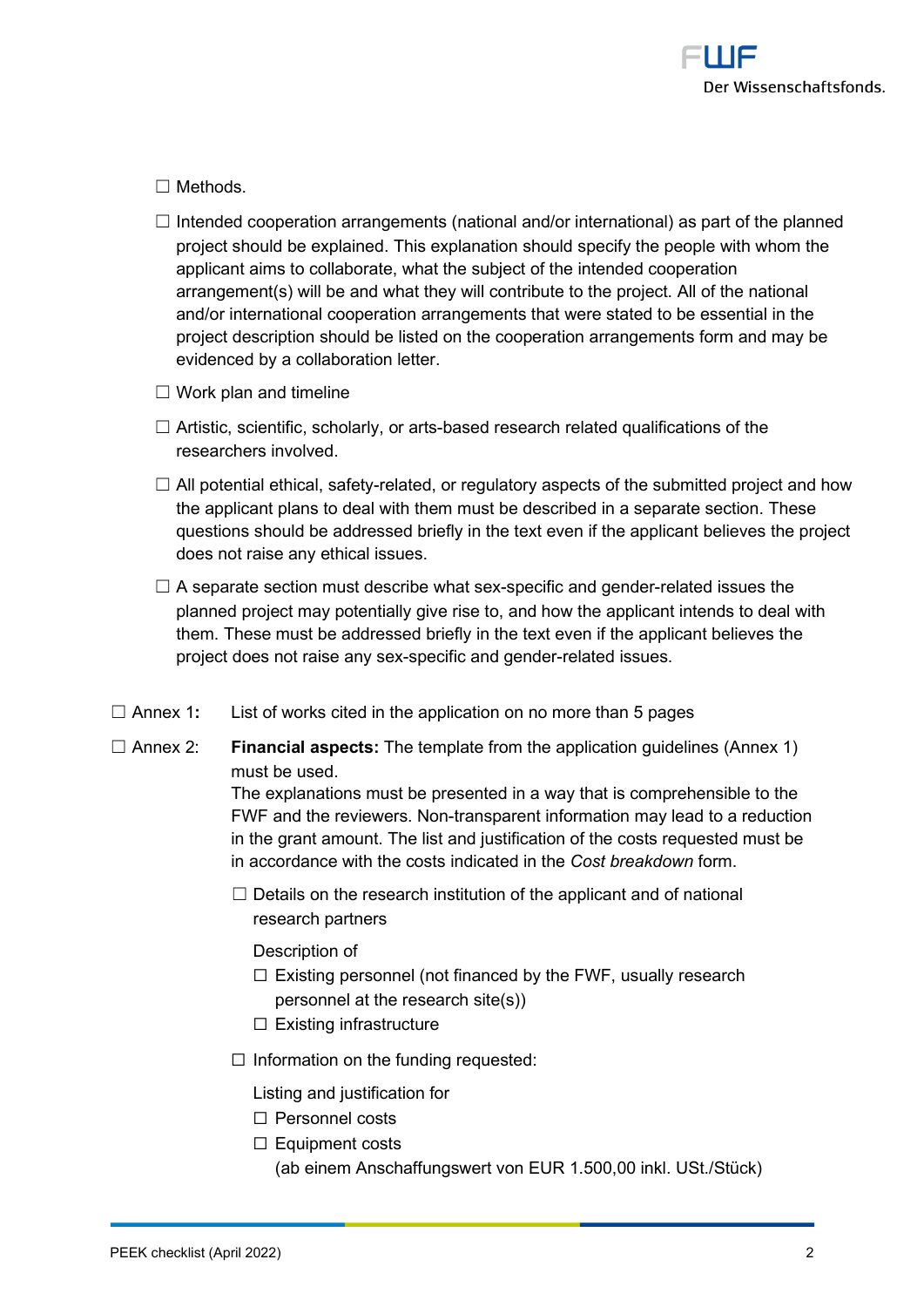

- ☐ Material costs
- ☐ Travel costs
- $\Box$  Other costs (including independent contracts for work and services)
- ☐ Annex 3: Curriculum vitae and description of previous artistic, scientific, scholarly, or arts-based research achievements (no more than three pages per person) of the principal investigator as well as a maximum of three other essential project participants
- $\Box$  Annex 4: Optional: confirmations (collaboration letters, no more than 1 page) of national and international cooperation partners that are stated to be essential in the project description.

# **III. Attachments:**

## **Mandatory file to be uploaded (attachment)**

 $\Box$  **Publication** lists.pdf – A list of all artistic, scientific, scholarly, or arts-based research publications over the last five years (broken down into "quality assured publications" and "other publications") of all participants for whom a curriculum vitae is enclosed, as well as for all project members for whom personnel costs are requested (merged onto the document *publication\_list.pdf*).

## **If necessary files to be uploaded (attachment):**

- ☐ *Cover\_Letter.pdf* Letter accompanying the application
- ☐ *Negative\_list.pdf* List with names of reviewers who are to be excluded from the review of the application for various reasons (max. 3 names)
- □ *Quotes equipment.pdf* Quotes for equipment pieces from an acquisition value of EUR 5,000.00 incl. VAT (1 offer per requested equipment piece; in the case of several offers merged into one PDF file)
- ☐ *Quotes\_other-costs.pdf* e.g., costs for the project-specific use of available equipment (project-specific "equipment time") or large research facilities, costs for project-specific work carried out outside the applicant's research institution; in case of several offers merged into one PDF file.

If the PEEK project submitted is the continuation of an FWF-funded project:  $\Box$  *Follow.pdf* – report on previous results or a final report, no more than 6 pages

If the application is the revision of a rejected application (resubmission):

☐ *Overview\_revision.pdf* – overview of all changes made in the resubmitted application (for FWF internal use only)